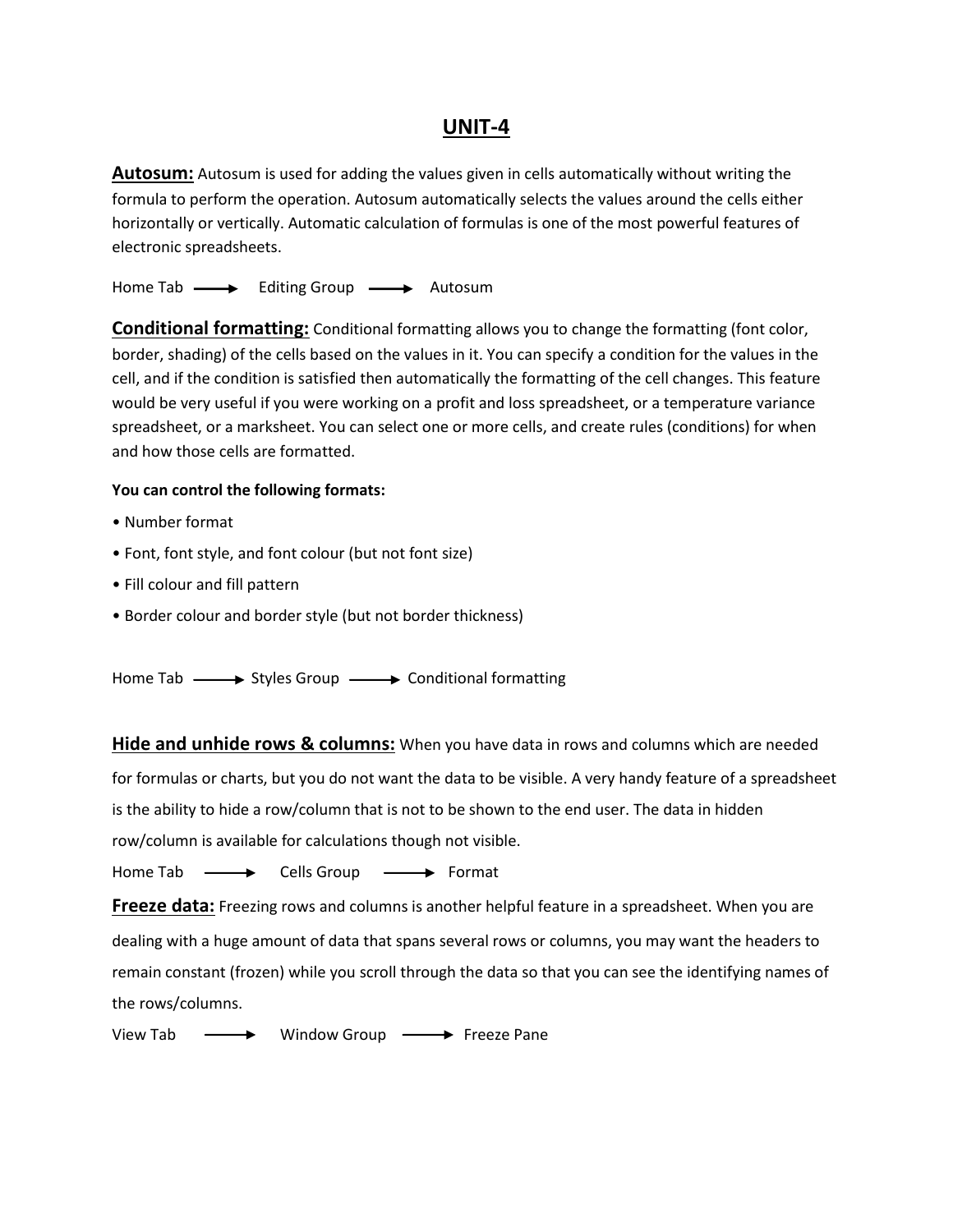**Page Break in Spreadsheet:** To print a worksheet with the exact number of pages that you want,

you can adjust the page breaks in the worksheet before printing it. This feature is very useful especially when printing huge sheets.

Page Layout tab  $\longrightarrow$  Page Setup Group  $\longrightarrow$  Breaks

**Page Layout:** Spread sheet software provides various page layout options for organizing pages using

the Page Layout option. **Parts that can be set:**

- Margins
- Orientation
- Page headers and footers
- Hide or display grid lines
- Size of the page
- Define the print area
- Specify the background

View Tab  $\longrightarrow$  Workbook Views  $\longrightarrow$  Page Layout

**Workbook Views:** Spread sheet offers the users with variable views for the purpose of viewing the

outcome of the sheet while printing.

#### **There are five types of views available in the spreadsheet.**

- Normal
- Page Layout
- Page Break Preview
- Custom Views
- Full Screen

**Normal View:** The default view of the spreadsheet application is the Normal. It's a collection of cells arranged in the work area.

**Page Layout:** You can select the Page Layout view in order to quickly fine tune a worksheet that contains many charts or huge amounts of data and achieve professional looking results.

**Page Break Preview:** This option is similar to the Page Layout option except you can set the area that is to be set as a page after inserting page break.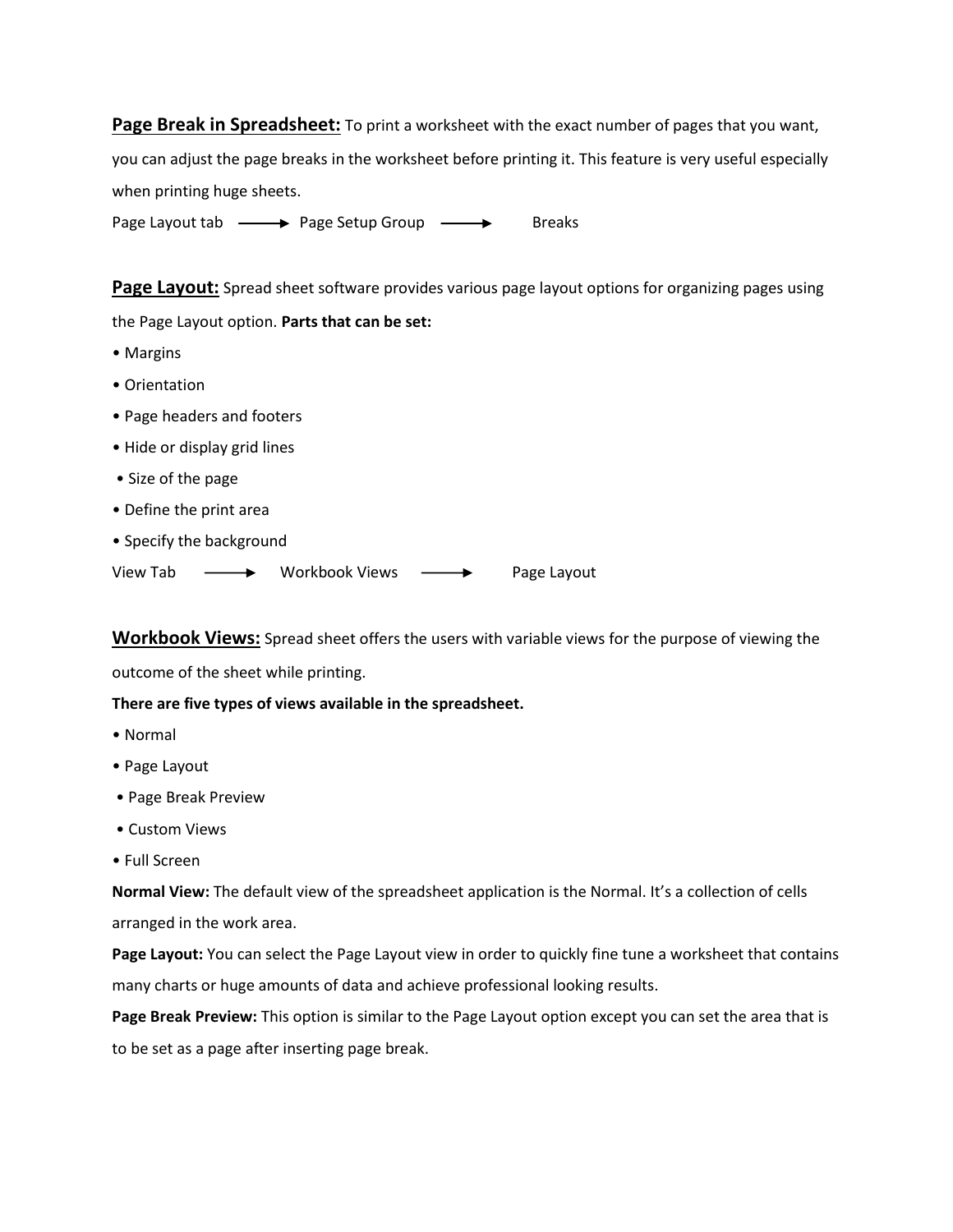**Custom Views:** If you would like to view selected areas of a document , you can use the custom view option.

**Full Screen:** Selecting this option makes the workbook cover the entire screen. All tabs are hidden from view

View Tab  $\longrightarrow$  Workbook View  $\longrightarrow$  Type of view

**Use of applying cell and range names:** You can assign names to cells in a worksheet and use it for quickly locating specific cells by entering the names. This could be useful when working with large spread sheets.

**Charts in Spreadsheets:** A chart is a graphical representation of data, in which the data is represented by symbols, such as bars in a bar chart, lines in a line chart, or slices in a pie chart. A chart can represent tabular numeric data, functions or some kinds of qualitative structures. A Spread sheet enables you to create, modify and format charts based on the data given in the spread sheet.

#### **Elements of charts:**

- 1. Chart Area of the Chart
- 2. Plot Area of the Chart
- 3. Data Points that are plotted in the chart
- 4. Horizontal and Vertical Axis in the chart
- 5. Legend of the chart
- 6. Chart and Axis Title used in the chart
- 7. Data Label for identifying details of data point in the chart

## **Types of charts:**

**Bar charts**: A bar chart (horizontal bars) emphasizes the comparison between items at a fixed period of time. This chart type also includes cylinder, cone, and pyramid subtypes.

**Column charts**: A column chart, unlike a bar chart to which it is often compared, emphasizes variation over a period of time. This chart type also includes cylinder, cone, and pyramid subtypes

**Line charts**: A line chart shows the relationship of the changes in the data over a period of time.

**Pie charts:** Pie charts contain just one chart data series. A pie chart shows the relationship of the parts to the whole.